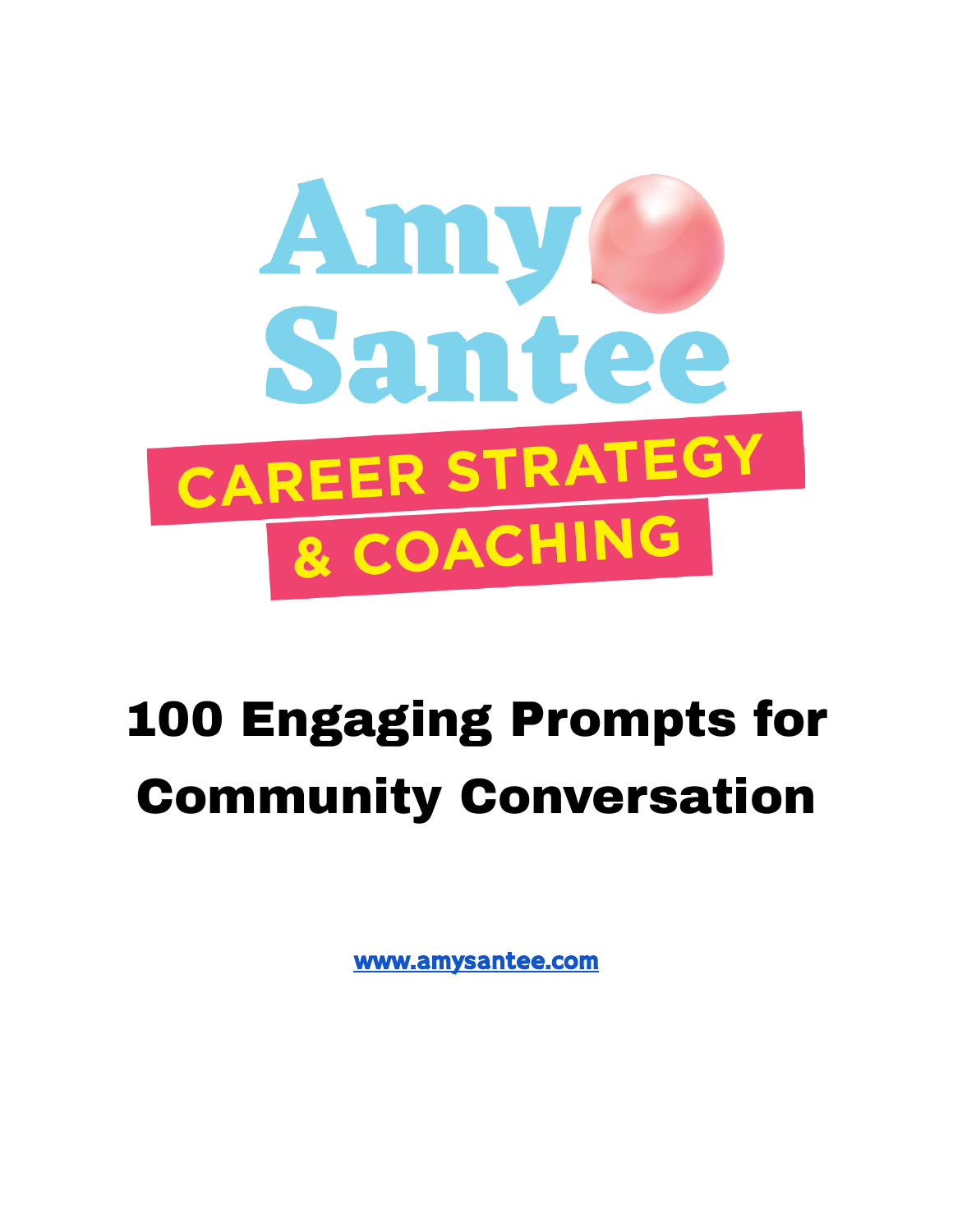

## The 100 Prompts

- 1. Your manifesto
- 2. Your mission
- 3. People, places, or things that inspire you
- 4. An accomplishment
- 5. A time when you found your voice
- 6. A cause you are passionate about
- 7. Something that frustrates you, with solutions
- 8. Your values and beliefs, and how you adhere to them in your work
- 9. A favorite quote, and why it's meaningful
- 10. A challenge you overcame and what you learned
- 11. A progress update
- 12. What you learned in your first job
- 13. The expectations you had for your career when you were younger and how it's played out
- 14. Celebrate a colleague
- 15. Something you learned today
- 16. A favorite resource (book, podcast, etc.)
- 17. Advice based on an experience
- 18. Something you learned at a recent event
- 19. What motivates you
- 20. The story of how you got to where you are
- 21. Advice you would give your younger self
- 22. A time you proved something to yourself
- 23. A lesson you learned at work
- 24. The best advice you ever got from a manager
- 25. Something radically honest
- 26. Ask for feedback
- 27. Ask for help
- 28. Industry trends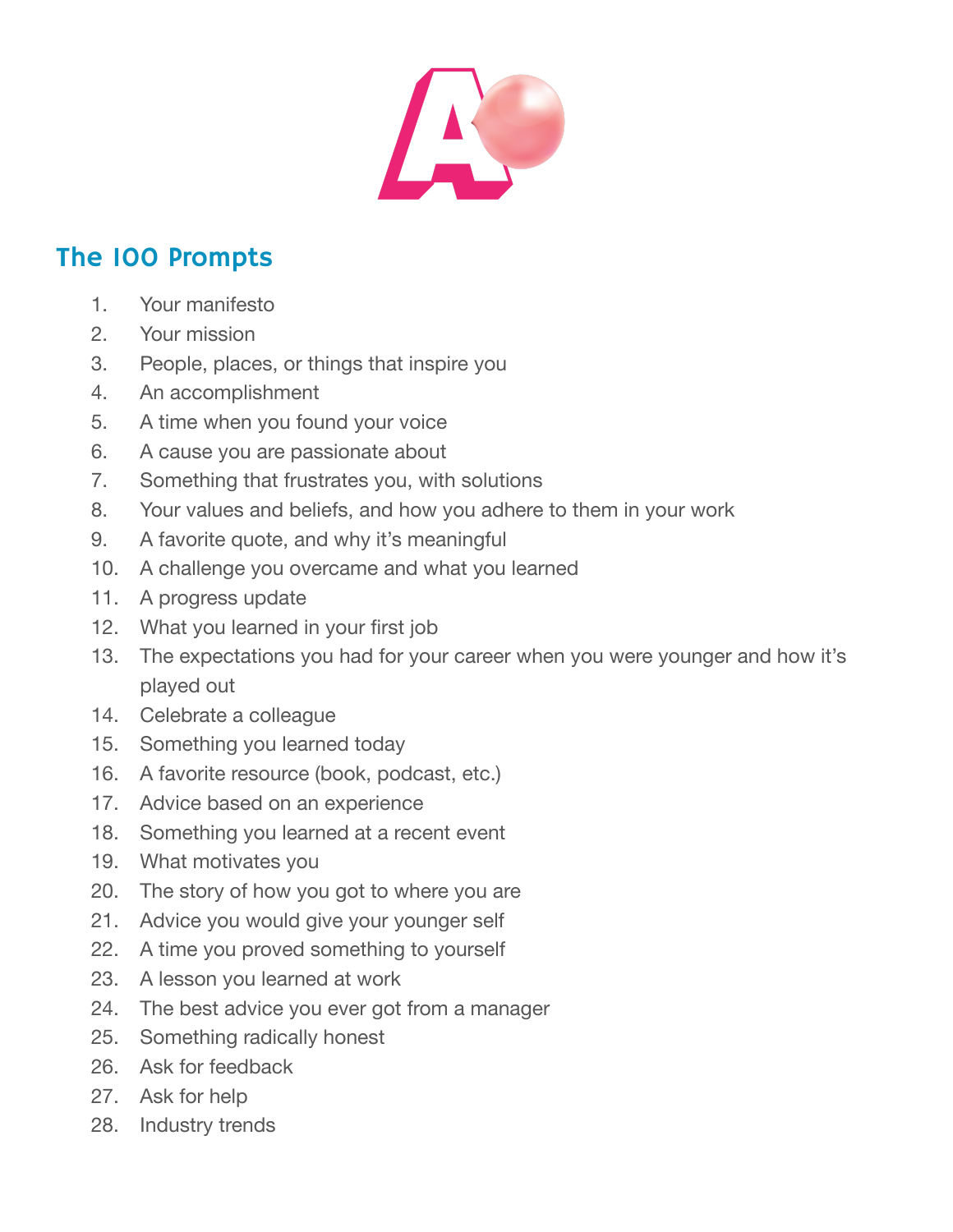

- 29. A solution to a common problem or challenge (e.g., time management, prioritizing, etc.)
- 30. A prompt or question
- 31. Something you're proud of
- 32. What's going on in your life, at work, with your business
- 33. What you've been thinking about
- 34. What you've been talking about with others
- 35. The skills you use the most or the least
- 36. Something you're grateful for
- 37. Something you would do if you knew you couldn't fail
- 38. A time you took a leap or went outside your comfort zone
- 39. An opportunity for self-improvement and how you're addressing it
- 40. A deep question you want to answer by the time you're 85 years old
- 41. An educated prediction for the future
- 42. Something you can't stop thinking about
- 43. A problem you would like to solve, and a request for ideas
- 44. An overview of your career path and insights you've gained
- 45. How you got your last job or client
- 46. Describe the qualities of your ideal coworker
- 47. How you use your education/training in your job
- 48. A giveaway favorite book, conference ticket, mentoring
- 49. What you enjoy about working in your industry
- 50. Your ideal job the what, the where, the why
- 51. Experiences with burnout
- 52. Reflections on workplace culture
- 53. Your take on current events
- 54. Working with challenging stakeholders
- 55. A goal and how you plan to achieve it
- 56. Introduce or reintroduce yourself
- 57. Something you're looking for
- 58. Advice for getting a job in your field
- 59. Productivity tips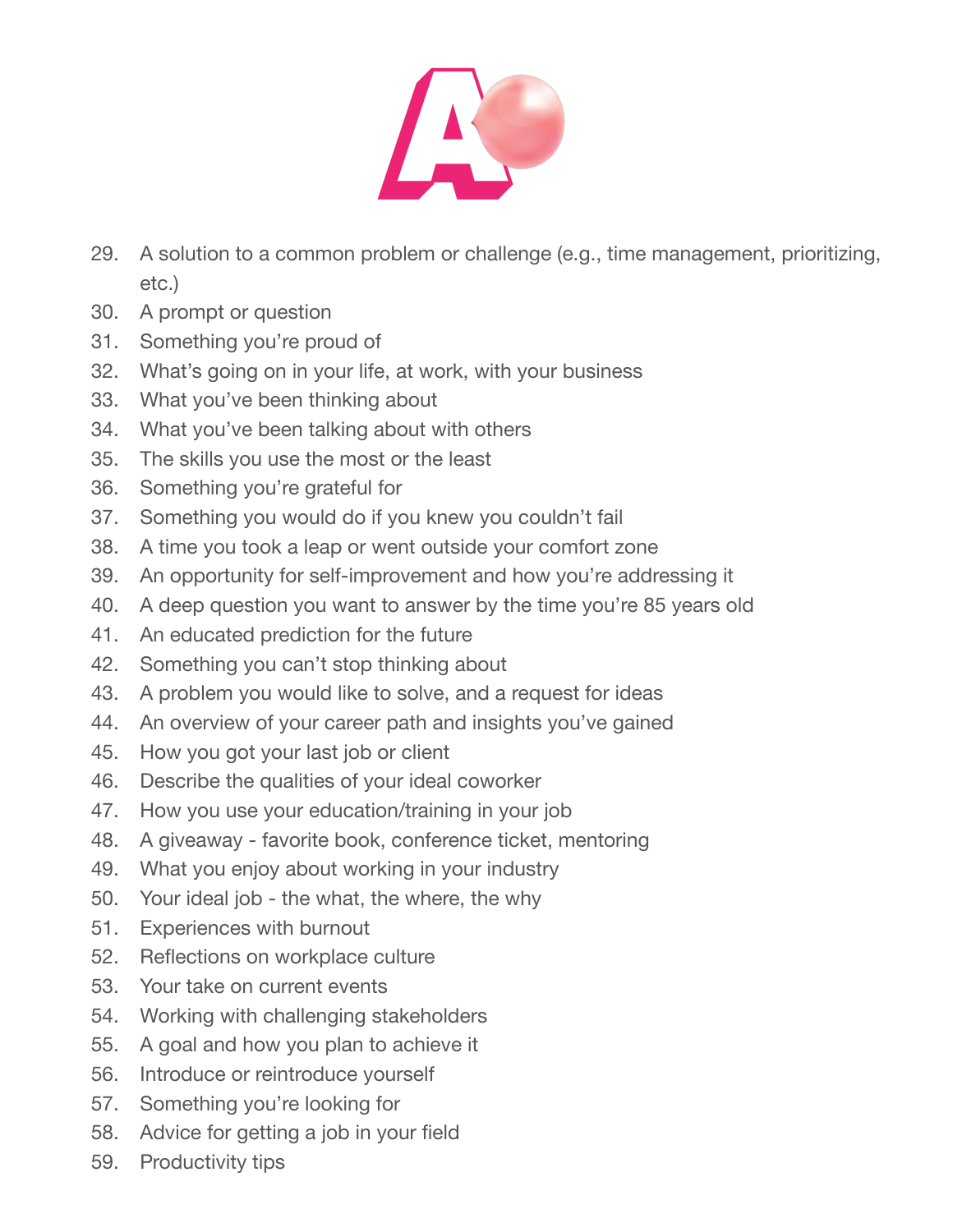

- 60. Advice for newbies
- 61. The most challenging aspect of your job
- 62. The steps you took to achieve a goal
- 63. Something you would do differently if you could go back in time
- 64. Your origin story; the origin story of your business
- 65. Roundup of links on a favorite topic
- 66. Conduct a poll
- 67. Where you see yourself in 6 or 12 months
- 68. The best part of your workday/workweek
- 69. An interview with someone in your field
- 70. A key takeaway from an article you read
- 71. A how-to guide
- 72. A major realization and what you did next
- 73. A message to your teenage self
- 74. The best/worst boss you ever had
- 75. Thank someone
- 76. How you take care of yourself
- 77. How you got into your field
- 78. A time someone changed your perspective
- 79. Your top career tips
- 80. A guest post from someone in your field
- 81. Your favorite tools/apps
- 82. Something you'd like to change about your field
- 83. An unpopular opinion
- 84. Lists! My top 5.... 10 methods for...
- 85. Who you are outside of work
- 86. Your top favorite social media accounts
- 87. The state of diversity, equity, and inclusion in your field and how it can improve
- 88. A day in the life
- 89. A new idea
- 90. Extend an invite to the community
- 91. How you maintain your work/life balance